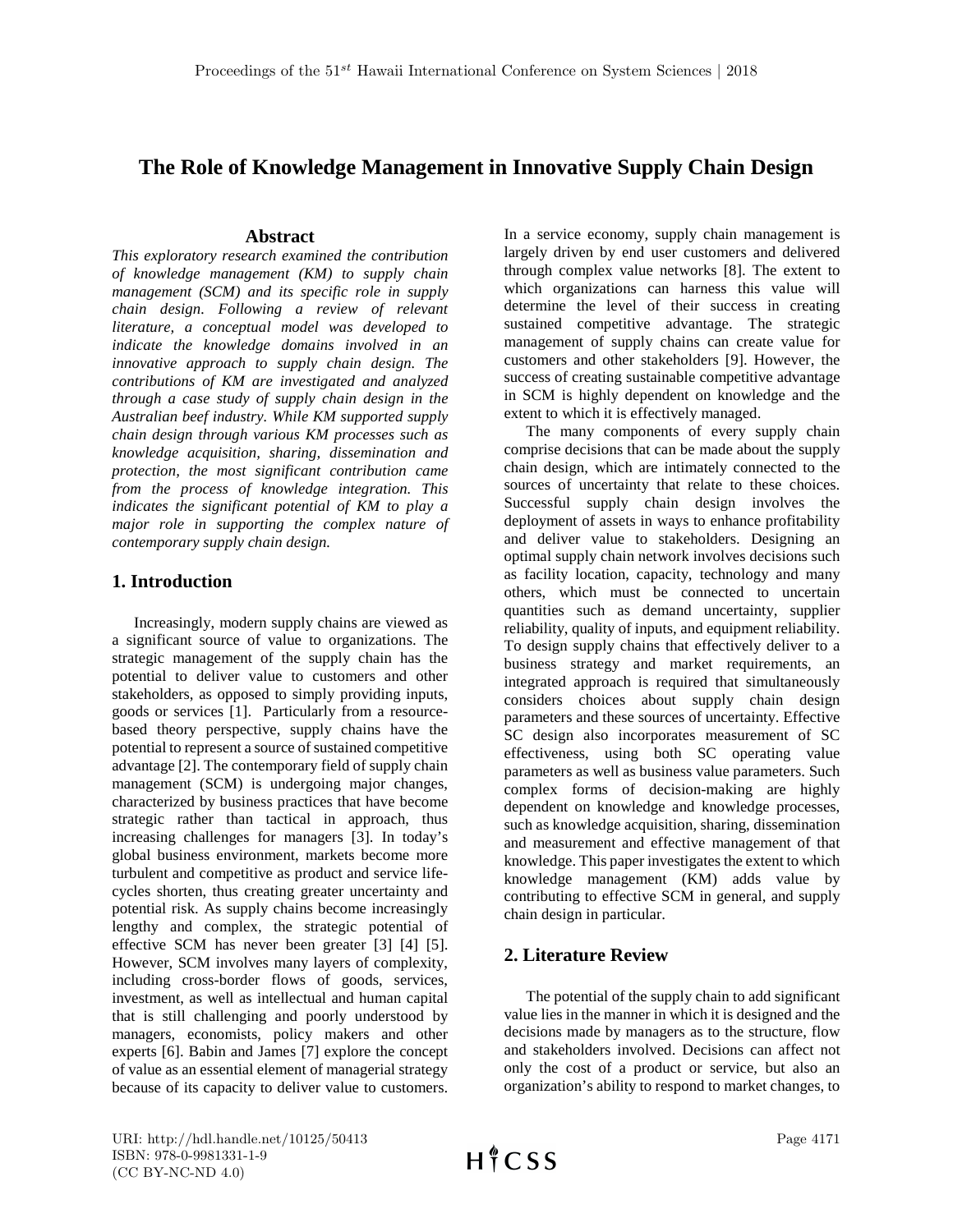innovate and to develop new offerings. Those who do it well gain competitive advantage that leads to sustainable and long-term business performance advantage. For the purposes of this paper we adopt the following definition of SCM: *"a set of approaches utilized to efficiently integrate suppliers, manufacturers, warehouses, and stores, so that merchandise is produced and distributed at the right quantities, to the right locations, and at the right time, in order to minimize system wide costs while satisfying service level requirements."* [10].

The supply chain is positioned at the heart of Porter's (1985) Value Chain Model [11]. Porter's model is based on the premise that organizations are not just a random combination of tangible and intangible resources; indeed, these resources will only add value if they are arranged in a systematic manner, and organizations that manage the linkages across various activities will achieve greater levels of competitive advantage. In addition to Porter's model, Treacy and Wiersema provide a useful approach to consider market positioning and business model design, that then relates to resources, investments and supply chain design priorities [12]. The supply chain represents a complex and dynamic set of interactive activities and processes, often characterised by conflicting objectives in various parts of the supply chain network. As such, supply chain design decisions cannot be developed in isolation, as effective strategies need to be integrated across the entire supply chain [10]. Fine [13] advocates that SC design should take into account both product design and production system design as part of an effective SC strategy. Lyons and Ma'aram [14] suggest that close alignment between business strategy, SC strategy and market requirements is needed in order to gain competitive advantage from a firm's SC configuration. In order to achieve maximum value, making decisions based on a SC strategy linked to the overall business strategy requires integration and a holistic perspective, and a growing body of literature speaks to the need for such linkages [15] [16].

Indeed, there is no shortage of decision models or frameworks for guiding supply chain design and decision making, particularly under uncertainty [16] [17] [18] [19] [20] [21]. A study by Yildiz et al. [22] attempts to reconcile and integrate the dual (and often conflicting) objectives of minimising costs and maximising reliability in the context of supply chain design formulation. Others advocate the use of supply chain network design to determine the structure of the supply chain and make decisions regarding facility location and size, inventory management, distribution and transport [23]. Supply chain management can only deliver value when it is based on planning and is

closely aligned to an organization's strategic priorities [24]. Decisions must be made with regard to all aspects of the supply chain, from procurement to logistics and through to the customer. Besides considering the external business and political environment, design decisions include social, behavioural and structural elements of the supply chain, as well as those relating to inventory, transport, capacity and technology.

#### **2.1 Knowledge Management and SCM**

Knowledge has long been considered a strategic resource in SCs [25]. According to Samuel et al 2011, [26] KM is a major enabler of SCM, critical to information and knowledge intensive global enterprise environments. As SCM has grown in significance with the spread of globalization, competition between SCs becomes an important driver of KM efforts to support SCM. In turbulent and highly competitive environments, they argue that KM can assist with exploring new trade-offs and developing new organizational models to enhance decision making and maintain a competitive edge. SCs can be seen as configurations of firms working together that continuously need to upgrade capabilities and performance in order to stay competitive. These networks are made up of heterogeneous groups sharing common points of interest. Successful SCM involves the ability to quickly utilise/mobilise the entire network of suppliers, vendors, buyers and customers. This becomes a major role for KM, since flows of knowledge and information lie at the core of coordination and collaboration [26]. This provides an opportunity to build knowledge based tools that form an important part of 'the extended firm's capabilities.

Indeed, KM in SCM reflects a rapidly growing area of academic and managerial interest. In an extensive literature review of KM and SCM covering the years 2001-2015, Bhosale and Kant identified main areas of research interest [27]. These included various KM processes such as knowledge acquisition, knowledge integration, knowledge protection, knowledge innovation and knowledge dissemination. Their study revealed that the major KM issues focused on were knowledge sharing, KM systems, knowledge transfer, knowledge flows and KM and IT. Dominant SCM issues include SC performance, SC relationships, SC integration, product innovation, IT in SC, SC collaboration, and SC networks. Their study reflects a fairly broad range of issues linking KM and SCM, and demonstrating, from a KM perspective, the ways in which KM contributes to effective and strategic SCM. It is interesting to note that more than 90% of the articles they include in their literature review were published between 2006-2014, thus indicating that this is a growing area of interest.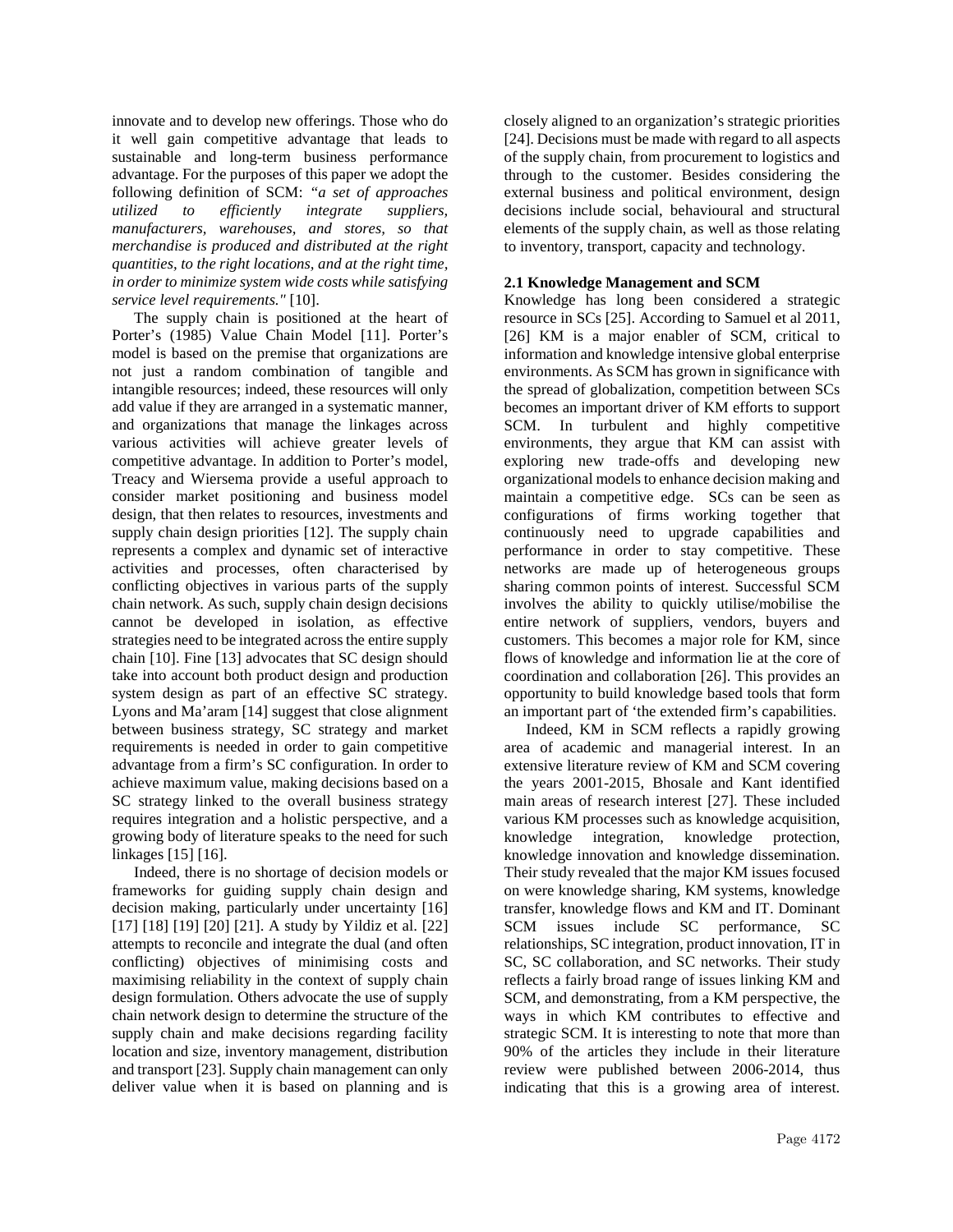However, supply chain design is not an area that garners much coverage in the KM/SCM literature. Another review of literature by Marra et al [28] indicated that KM plays an important role in implementing SCM., such as in knowledge capture, knowledge organization, knowledge integration, and for improving collaboration. While their study identified 58 articles on KM and SCM, they found a lack of research on measuring the impact of KM practices on SC performance, on knowledge accumulation processes, on decision support and supply chain design issues. Clearly there is a gap in the literature on KM and SC design issues, so this is an area that warrants further investigation.

There is a broad base of literature concerning KM processes such as knowledge acquisition, knowledge transfer and sharing, as well as knowledge dissemination and their contribution to SCM. Data capture, information mining and knowledge capture in SCM can increase an organization's ability to adjust to changes in the environment [29]. For Pan et al. [30], the main KM activities related to SCM consist of knowledge sharing, knowledge transfer, knowledge creation and learning. In their view, the key to success of KM activities is being able to capture knowledge effectively and to transfer knowledge into new products, services and technologies. Another study suggests that KM can increase SC flexibility through enhanced internal and external knowledge transfer activities. Knowledge transfer to support SCM is particularly effective in contexts characterized by high complexity [31]. In environments where knowledge (rather than information) is critical, both internal and external knowledge transfer is essential to fostering SC flexibility. Another study found that data capture, information mining and knowledge capture across the SC can increase an organization's ability to successfully manage change [29]. Yang [32] found that KM processes such as knowledge acquisition and dissemination lead to higher levels of performance in buyer-supplier collaborations. Cai et al. [33] highlight the role of KM in enhancing knowledge sharing, particularly with respect to issues of power and the mediation of trust in SC relationships. Others point to the importance of knowledge sharing and re-use in SCM [34]. The identification, modelling and explicit representation of knowledge can support knowledge sharing and collaboration by developing a supply chain wide knowledge ontology and vocabulary – a commonly understood language around knowledge [35]. On the issue of SC collaboration, Cao et al. [36] found that collaboration involves creating ideas and value together – rather than merely exchanging information – and this is an area where KM can add value though knowledge development and good

communication. Another study found that knowledge sharing and enrichment activities can lead to enterprise-wide knowledge integration in collaborative SCs [37].

On the operational side, KM can promote better utilization of resources to increase productivity and support sustained forms of competitive advantage [38]. KM can improve operational performance, through activities such as product design optimization, thereby improving SC efficiency [39]. Biotto et al [40] found that KM processes that enhance cultural diffusion along the SC can drive product quality improvement initiatives. KM can also improve agility, adaptability and alignment of SCs [41]. Other studies have found that SC integration enhances agility through knowledge-based systems that respond to the complexity of the SC and provide critical information leading to rapid strategy formulation [42]. KM creates value through enabling greater transparency in the SC, focusing on customer needs, value propositions and the creation of value through combining skills, knowhow and experience [43]. Through supporting knowledge development, KM assists in fostering a culture of competitiveness that leads to more strategic and higher performing types of SCM [44]. Indeed, converting knowledge resources into useable KM capabilities can enhance competitive advantage [29]. A study by Beske et al. [45] found that KM supports the development of dynamic capabilities to encourage sustainable SCM practices in the food industry.

Some of the literature focuses on the role of KM in achieving successful SC integration. [28] [37] [46]. KM can be used to build and enhance structured forms of communication that can support SC integration, leading to greater levels of business performance, particularly in SCs characterized by high levels of complexity [47]. Moreover, KM positively moderates the relationship between integration and performance. Liu et al. developed a global knowledge chain management framework to support collaborative decision making in lean SCs. Their work also found that KM can enhance global SC integration and can improve decision making and 'time-to-decision' processes. KM can also help with navigating contextual forms of knowledge from both the demand and supply sides in global SCs [48]. While the literature concerning the relationship between KM and SCM is well established and indeed growing quite rapidly, there is a pronounced gap of studies relating specifically to the area of KM and SC design.

### **3. Methodology**

This study is underpinned by two complementary theoretical perspectives – the resource based view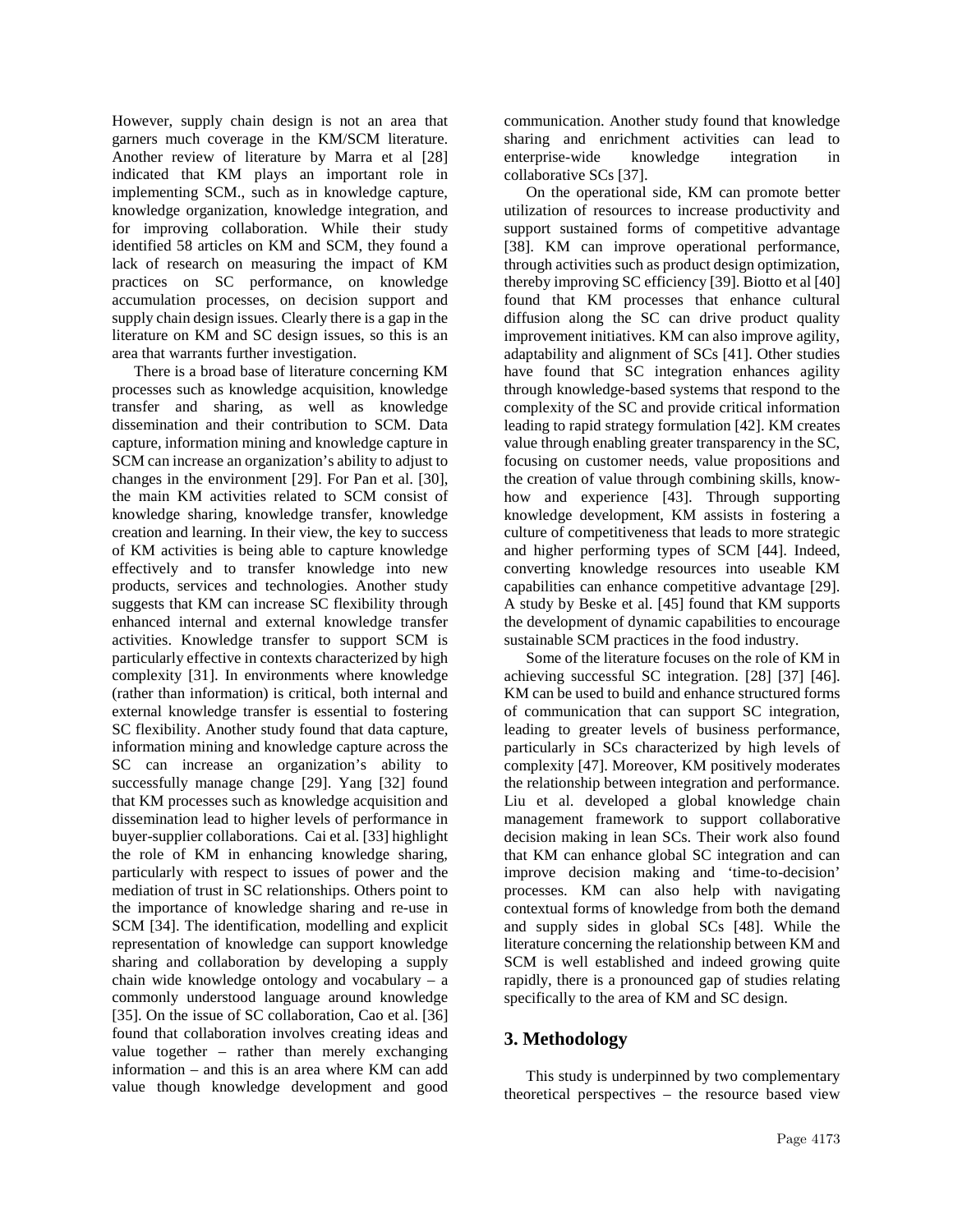(RBV) and the knowledge based view (KBV). In both instances, resources at the base of a firm's capabilities provide the foundation for competitive advantage. In the RBV of organizations, knowledge is considered an essential resource [49] [50], and success is dependent on the ways in which organizations develop and deploy their knowledge resources and capabilities [51] [52] [53]. Similarly, in the KBV, knowledge is regarded as the key resource, where the creation, integration and application of knowledge is at the core of the firm, stressing the role of knowledge in developing organizational capabilities to create sustainable competitive advantage [54] [55] [56]. Since the RBV and the KBV take a holistic view across business functions in a firm, they are well suited to the study of complex phenomena such as knowledge management.

This exploratory research explores the ways in which KM can contribute to SCM in general, and SC design in particular. Following a review of the literature on KM and SCM, a conceptual model was developed to depict the various stages of the SC design process where there are distinct knowledge domains and where KM has the potential to contribute to SC design. For the purposes of this paper, knowledge domains represent the content of a particular field of knowledge, or knowledge used to refer to a particular specialized discipline – in this case, SC design. Based on previous research that proposes an innovative and holistic approach to SC design [57], the conceptual model identifies distinct stages of the SC design process, and indicates the various knowledge domains that are represented in the process. The next stage of the research involved a case study to examine the role of KM in the development of a supply chain for the beef industry in Australia. This study adopts a qualitative methodology in the form of a single intensive case study. The application of a case study methodology, used in social science research, was chosen for this study because case study research is highly appropriate in settings with a variety of overlapping contexts and discourses. The robustness of case study approaches is dependent on the careful selection of appropriate cases as well as the application of relevant case study principles and practices. Despite criticisms of the case study approach concerning its lack of reliability, the legitimacy of case studies is enhanced when the subject matter has indistinct boundaries and varying contexts [58] [59]. The company chosen for this case study was selected as part of a purposive sampling methodology to ensure we learned as much as possible from this exploratory research. The company already had a long history of success in the domestic beef industry, with well-established supply chains and

capacity for risk analysis under conditions of uncertainty. However, they were only just beginning to consider a move into export of their beef products to China. A content analysis technique was used to analyze data gathered through in-depth interviews with the firm owner, board directors, senior managers and other stakeholders. Lasting between 1.5 and 3 hours, these in-depth interviews yielded multiple perspectives concerning various aspects of SC design. A method of textual analysis, often used in social science research, utilized a coding system where data was placed into a number of predetermined categories by the researchers and grouped across a range of patterns or themes that emerged from the interviews [59]. For each of the interviews, other documentation was also used to enrich the study, including annual reports, business and government reports, as well as material available in the public domain.

The case study presented in this paper is the beginning of what we intend as longitudinal research with this particular firm, as their export strategy and SC design strategies unfold. The researchers are also undertaking ongoing research across a range of firms currently designing SCs with a view to exporting from Australia to China. It is anticipated that this further research will generate a large number of case studies that will allow for cross-case analysis and generalizability of results.

### **4. Findings and Discussion**

Global SCM involves a complex interaction of various supply chain elements that, if effectively managed, can deliver value across a number of dimensions including cost, quality, delivery, flexibility and innovativeness. In a business context, these value dimensions translate into sales, market share, cash flow and profitability. The chosen strategy or approach to product design, including the level of quality, flexibility, degree of customisation and product complexity will have implications for the supply chain. In developing a supply chain strategy, various decisions must be made across the length and breadth of the supply chain, including a range of supply chain decision elements, including capacity; technology; process choice; location; push v pull; procurement; sustainability; raw materials; HRM; customers; quality; and inventory management. These decisions should preferably be made in a manner such as to achieve fit between them, and this coherence should be aimed at achieving the best overall outcome, of specific business strategy and advantage. The effective management of knowledge is critical to each of these steps [57].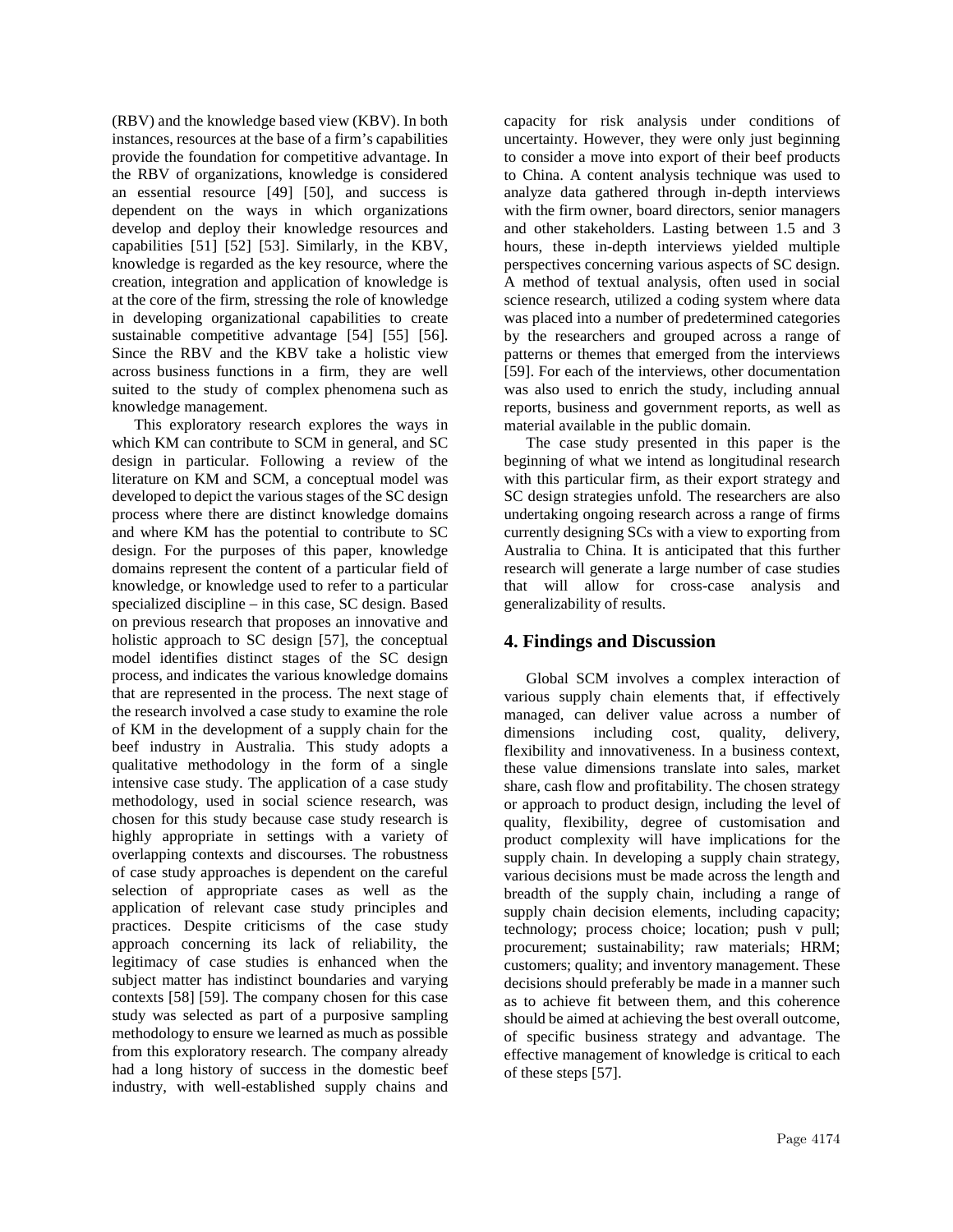

**Figure 1. Knowledge Domains in the SC design process**

Certain decision variables need to be taken into consideration when designing a viable supply chain, and various sources of uncertainty also need to be evaluated. Each of these supply chain elements are interconnected and interrelated, so decisions relating to one element will most likely have an impact on other supply chain elements. Inevitably, certain tradeoffs occur when decisions are taken concerning the adoption of a particular operational and supply chain strategy. These trade-offs can impact a number of value elements including cost, quality, delivery, flexibility or customization [57] [60]. The context and level of uncertainty will differ across the various decision elements relating to supply chain strategy. Similarly, different trade-offs will apply across these elements. Examples of uncertainty include demand uncertainty and cost uncertainty. Supply chain reliability can also be best expressed in terms of measures of uncertainty. These disparate elements that illustrate the connectedness of supply chain decision categories and their relatedness to sources of uncertainty, involving both primary and secondary elements, illustrate both the richness and the

complexity of integrating an end-to-end supply chain design.

Figure 1 depicts the various steps of the SC design process and the knowledge domains pertaining to each of these steps. For the purposes of this paper, knowledge domains represent the content of a particular field of knowledge, or knowledge used to refer to a particular specialized discipline – in this case, SC design. Following Figure 1, the first step of the SC design process is to specify the business strategy and market positioning, customer profile and prioritized performance goals. For example, is the intended supply chain going to be supplying a highly differentiated market segment or a mass (middle) market or 'no frills' segment? In this stage, knowledge acquisition, sharing and integration will guide the process of determining priorities and decisions in the supply chain. What are the competitive order winning priorities in the market segment, chosen usually from cost/ low price, quality, service, flexibility, innovation, customization, delivery performance and other potential priorities? From these desired outcomes, and the desired market place or space, the supply chain can then define its goals. This involves a variety of decision variables that must be considered in view of the intended competitive strategy. These include decisions regarding raw materials and other inputs, then the decision variables must be considered and shortlisted, including decision elements such as facility location, capacity, processing, storage and transport options. Each stage of the decision process will ultimately involve certain tradeoffs between the elements [57]. The third step involves considering the many sources of uncertainty within the decisions that comprise supply chain design. These range from cost uncertainty, supply chain component uptime reliability, demand uncertainty, quality risk factors, and raw material availability. The fourth step involves taking into consideration various decision scenarios and evaluating them against a range of supply chain operating value parameters, including cost, quality, service levels, delivery performance, flexibility, agility and innovativeness. This includes fine-tuning and further option generation of the many and various supply chain components until a solution is designed and evaluated that is considered to be the best one available. This might take much iteration in a complex supply chain design scenario. Such a 'decision aided' process has the potential to substantially improve on purely intuitive approaches to supply chain integration and explicit uncertainty consideration. The final step is to consider various options again overall business value parameters, which include market share, cash flow, profitability and business value.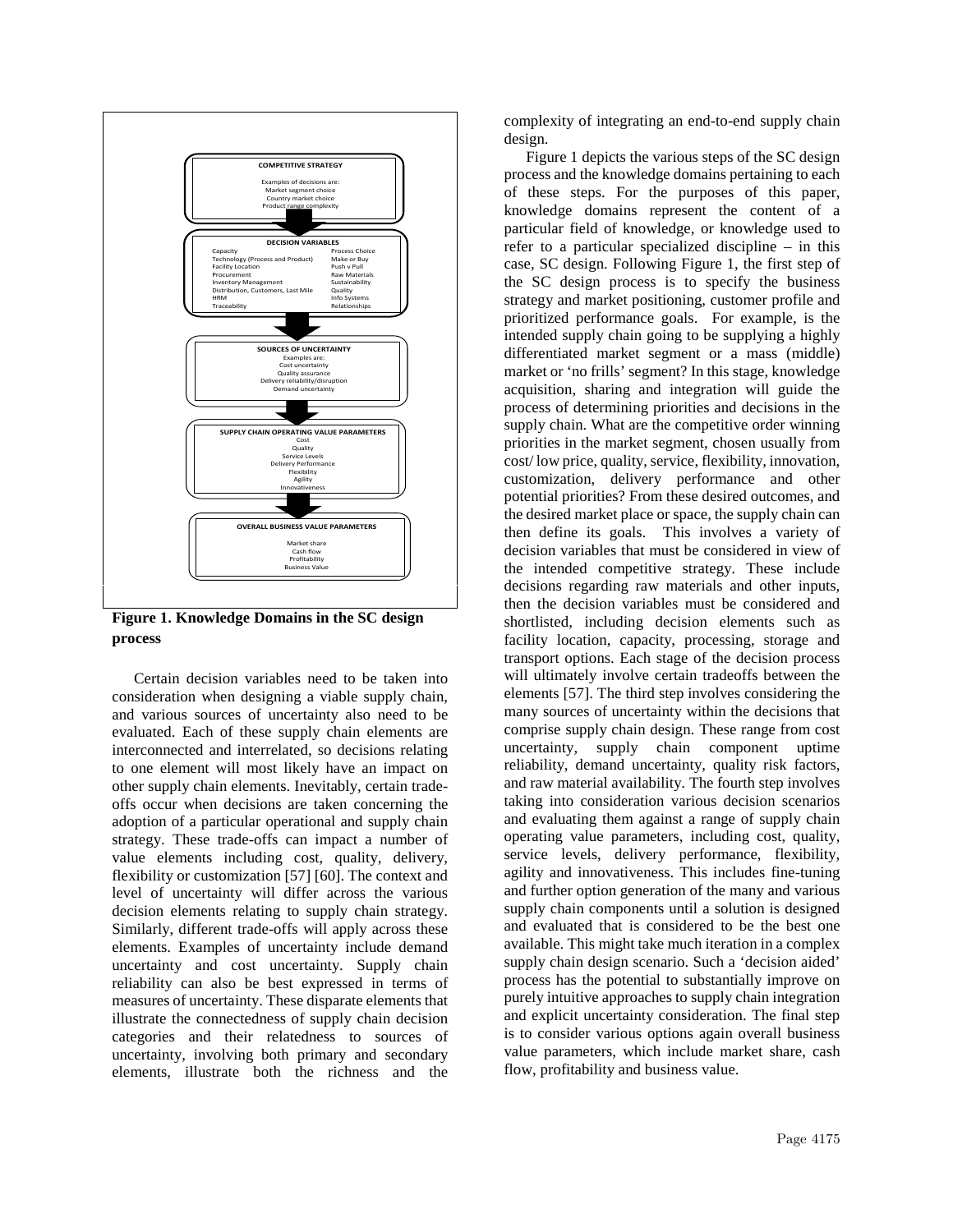The 'art' of supply chain design lies in bringing together the key decision parameters, the sources of uncertainty, and the desired and prioritized performance outcomes, that drive the organization's ultimate goals, be those profits or other outcomes, such as environmental or social outcomes. This supply chain design process cannot be fully programmed into a precise mathematical formulation that is amenable to an optimization routine, because it is relatively unstructured. It requires lateral thinking inputs, and the distinct choices within each element are discrete and categorical variables, which are different in every instance. We have proposed a staged process in which the steps comprise shortlisting of candidate supply chain designs, evaluated with Monte Carlo simulation procedures, in an iterative process [57]. A supply chain design process that fully integrates risk and performance management aspects, and further that takes in the many interactive effects and influences across the sixteen or so supply chain decision categories, can be specified as a human – machine combined process. On the one hand, there is far too much detail and complexity for the human brain to do it unaided, as if it were a pure or black art, and on the other hand, there is a lack of structure and too many first and second order interactions to specify a fully automatable optimization routine. As such, we propose a combined approach. There is a significant role to be played by knowledge management across all stages of the supply chain design process described above, from relatively simple processes such as knowledge acquisition, to more sophisticated forms of KM such as knowledge collaboration and knowledge integration.

**4.1 Case study: applying the comprehensive supply chain design approach to a complex choice process** A group of growers in the Australian beef industry, became dissatisfied with the arrangements with the local abattoir, and decided to investigate exporting their premium quality product to Chinese high-end markets, or else to use another local or overseas processor. After conducting market research (KM step1), they faced the task of designing the supply chain. The market research gave them the confidence that the exports would command premium prices, if a supply chain could efficiently provide delivery to those markets of their premium quality beef cuts. Major decision parameters were the market and business strategy (KM step 2), followed by the core supply chain decisions regarding assets and sizing the market and supply response, and deciding where to do the processing and storage (KM step 3). This included choices of whether to do all the processing near the farms, near the Chinese markets, or to split them and

do some processing in Australia, with bulk carcasses or 'quartered' product being sent to China for final processing and packaging. Chilled or frozen beef supply chains were possible alternatives. These choices would have major influences on quality, cost, service and inventory levels and, in turn, facility location (KM step 4). Demand uncertainty was high, as was the achievement of high levels of quality, responsiveness, and supply chain and transport reliability, particularly if low cost Chinese processing was to be preferred to higher cost processing in Australia. Choices of where to do what level of processing relate to service levels for clients, and immediately raised the issue of inventory, meaning where it should be stored and what levels will be required to achieve reliable supply. The intended market was for high-end hotel chains, restaurants and elite supermarkets, hence supply reliability was a critical order winner, as was quality (KM step 5). It was also considered that a value adding 'direct to consumer' channel could be created using one of many options for solving the 'last mile' challenge in Chinese cities.

After extensive consideration of alternatives and qualitative evaluation of many alternatives, and risk factors, an initial shortlist of five alternatives of capacity, facility location, transport, distribution and inventory options was created, as was a list of the uncertainties in performance, demand, supply reliability, quality and cost associated with each one of those (KM step 6). A deterministic model was first created and validated. This was done with the human decision makers engaged in the project conducting both qualitative discussions, analyses and iterating with spreadsheet analyses which used point estimates only (KM step 7). Initially, risk analysis was not used in early screening processes. Probabilities were assessed for these sources of uncertainty under each major scenario (KM step 8). Choices of process and technology were then considered, being to use chilled versus frozen beef transport and logistics, and to ship all product, versus air-freighting some high value beef cuts. Relevant elements of uncertainty were cost, quality and lead times, for which probability distributions were assessed, in the light of all relevant information that could be gathered (KM step 9). Push versus pull systems were also considered, for example a finished goods inventory in three major Chinese cities could be a pivot point that was the interface between upstream push (into it), and downstream pull (from it to customers), yet this design parameter interfaced the technology choice (frozen versus chilled), and the customer volume requirements, and hence the capacity offered. There were other options of course, for storage. Three supply chain designs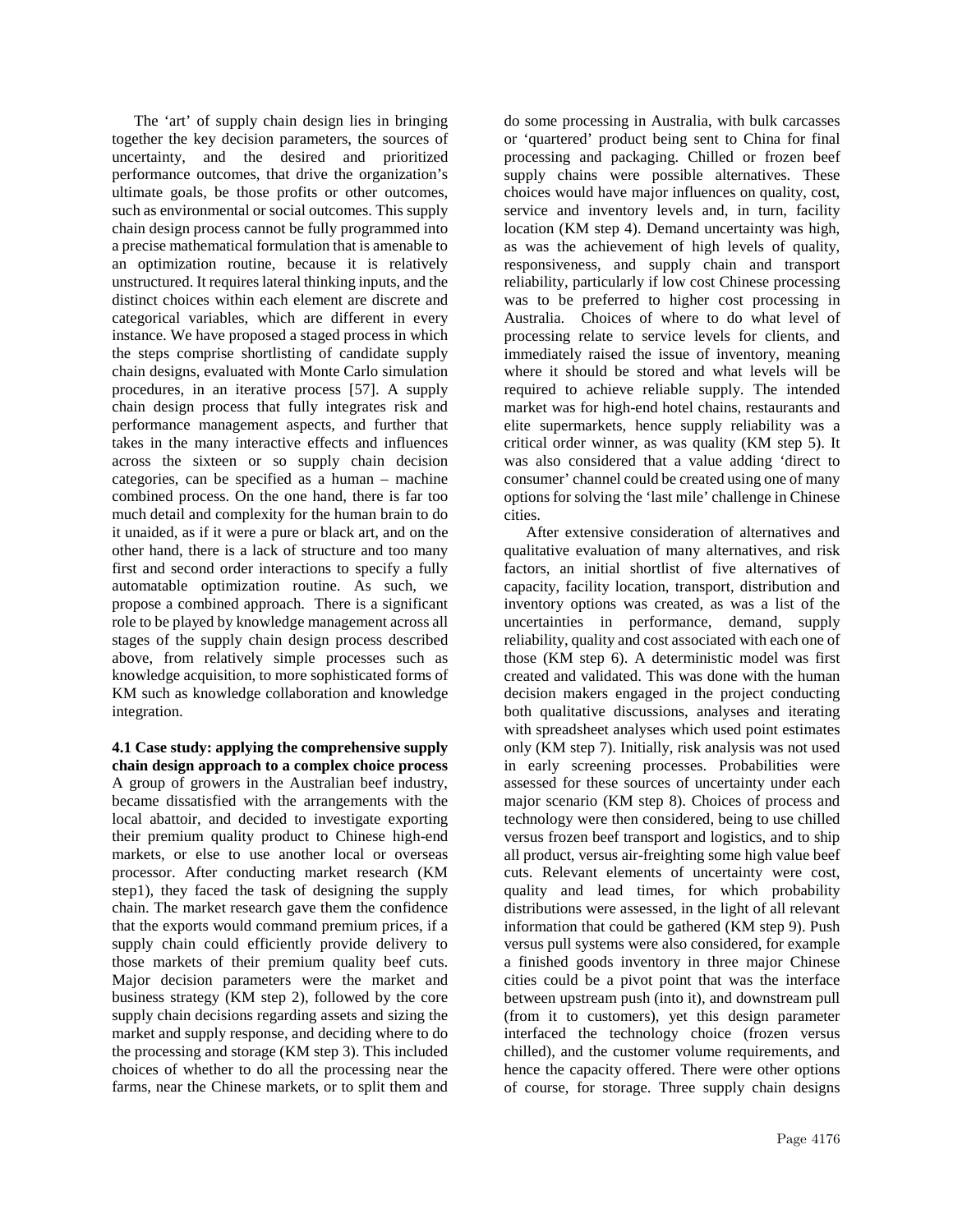were ultimately shortlisted, for full evaluation in a Monte Carlo simulation environment. (KM step 10). These shortlisted 'scenarios' were:

Option 1: - full processing of the beef into finished product near the source in Australia, and direct shipping to partner wholesalers in China for sale and distribution.

Option 1A, where not all of the beef products would be exported, but that the low value cuts of beef would remain in Australia for local retail markets, with the premium (high price) cuts going to China.

Option 2: - This would involve early stage processing of the beef, such as 'quartering', near the Australian farms, then transport of these to Chinese markets for further and final processing and packaging

Option 3: - Fully (chilled) carcass shipment to Chinese processing facilities

Through the use of KM processes, extremely useful insights were created that influenced the realworld decisions: option 1A was chosen although it was of highest expected cost, because it was also of lowest uncertainty. A low uncertainty approach, still bringing solid profit margins was preferred to other potentially higher margin options, which would incorporate significantly higher uncertainty levels, and indeed be high in their levels of uncontrollable factors. Moreover, it became apparent that if a largely deterministic approach had been taken, a different option would likely have been chosen, and that the riskiness of the chosen option would have been under accounted for. This in itself fully justifies the approach of explicitly taking a probabilistic approach, and of applying this methodology to an end-to-end design evaluation.

In summary, the Monte Carlo analysis was used to combine the design variables and the probabilistic assessments, and these were able to combine the shortlisted designs, and separately create input and then output probability distributions for cost, quality and delivery performance. From the first cut of such analyses, it was then possible to iteratively fine tune the design parameters, and check the sensitivity of the output distributions to input choices and to changes in the assessed uncertain quantities. The iterative process and the probabilistic Monte Carlo models provided many benefits to the SC designers/owners, particularly coming from the explicit consideration of interactive effects of the various supply chain elements, and the explicit assessment of sources of uncertainty using probabilities. Without such an approach, uncertainties are usually under-accounted for, or risk is separately considered as a purely operational matter (for example SC disruption risk only), rather than as a strategic design input. This approach allowed the supply chain design process to fully consider the full gamut of

possible outcomes, limited only by the quality of the inputs and assessments. It fully integrated the risk and performance aspects of supply chain design. This approach was considered to have effectively integrated human elements of judgement and decision making, with the power of the risk analysis approach. It was considered likely that if the combined human judgement and risk analysis approach had not been applied, that a different option would likely have been chosen, that may well have under-accounted for the riskiness of some options. The case study illustrates the practicality and decision making power of how a risk analysis approach can support human judgement to effectively combine performance and risk aspects of supply chain design. The case study also highlights the significant contribution that KM can make to the process.

#### **4.2 KM contribution to SC design**

The case study indicates ten points at which KM processes contributed to the supply chain design process. These KM processes were sourced from the literature on KM and SCM and reflect the dominant ways in which the relationship between KM and SCM is represented in the literature [27] [28]. SC design is heavily dependent on knowledge acquisition to inform the preliminary stages of the design process – for instance, in gathering market research. Knowledge creation also formed a contribution – because each SC is unique, new knowledge is created in the SC design process. Since SCs reflect value and are a source of competitive advantage, the intellectual property created needs to be protected, and KM provides the mechanisms to protect IP. Knowledge dissemination forms a rather benign part of KM's contribution to SC design. By far, knowledge integration was the major KM contributor in the SC design process as reflected in the case study – success of KM initiatives were most dependent on knowledge integration to support decision making, evaluation and synthesis of the options generated. It was found that knowledge sharing and knowledge collaboration were vital KM support processes to support knowledge integration. Table 1 provides an overview of KM contributions to SC design. Based on the literature review, we have listed the most predominant KM processes that support SCM, and highlighted which of these were most prevalent in the case study.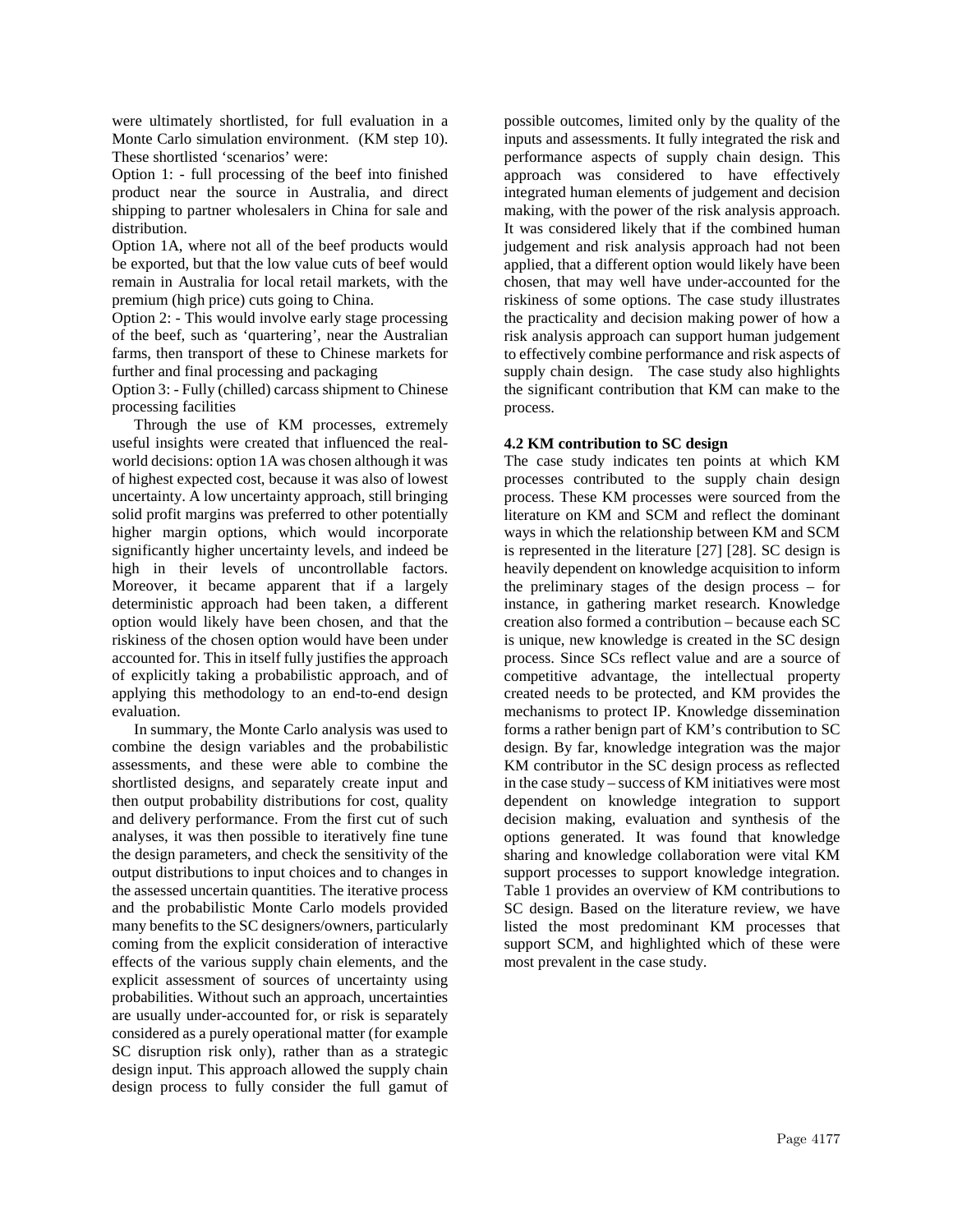| KM STEP &<br><b>SC DESIGN</b>                               | К   | К<br>cre | К<br>shar | К<br>coll | К<br>int | К<br>diss | К    |
|-------------------------------------------------------------|-----|----------|-----------|-----------|----------|-----------|------|
| <b>ACTIVITY</b>                                             | acq |          |           |           |          |           | prot |
| 1                                                           |     |          |           |           |          |           |      |
| market                                                      |     |          |           |           |          |           |      |
| research                                                    |     |          |           |           |          |           |      |
| $\overline{2}$                                              |     |          |           |           |          |           |      |
| <b>Business</b>                                             |     |          |           |           |          |           |      |
| strategy<br>decision                                        |     |          |           |           |          |           |      |
| 3                                                           |     |          |           |           |          |           |      |
| Processing &                                                |     |          |           |           |          |           |      |
| storage                                                     |     |          |           |           |          |           |      |
| decision                                                    |     |          |           |           |          |           |      |
| 4                                                           |     |          |           |           |          |           |      |
| Consider                                                    |     |          |           |           |          |           |      |
| decision                                                    |     |          |           |           |          |           |      |
| elements                                                    |     |          |           |           |          |           |      |
| 5                                                           |     |          |           |           |          |           |      |
| Quality                                                     |     |          |           |           |          |           |      |
| issues<br>6                                                 |     |          |           |           |          |           |      |
| <b>Shortlist</b>                                            |     |          |           |           |          |           |      |
| alternatives                                                |     |          |           |           |          |           |      |
|                                                             |     |          |           |           |          |           |      |
| 7                                                           |     |          |           |           |          |           |      |
| Qualitative                                                 |     |          |           |           |          |           |      |
| iterations                                                  |     |          |           |           |          |           |      |
| 8                                                           |     |          |           |           |          |           |      |
| Uncertainty                                                 |     |          |           |           |          |           |      |
| assessment                                                  |     |          |           |           |          |           |      |
| 9<br>Cost/                                                  |     |          |           |           |          |           |      |
| Quality                                                     |     |          |           |           |          |           |      |
| assessment                                                  |     |          |           |           |          |           |      |
| 10                                                          |     |          |           |           |          |           |      |
| Final                                                       |     |          |           |           |          |           |      |
| evaluation,                                                 |     |          |           |           |          |           |      |
| testing,                                                    |     |          |           |           |          |           |      |
| decision                                                    |     |          |           |           |          |           |      |
| KEY:                                                        |     |          |           |           |          |           |      |
| K acq - knowledge acquisition<br>K cre - knowledge creation |     |          |           |           |          |           |      |
| K shar - knowledge sharing                                  |     |          |           |           |          |           |      |
| K coll - knowledge collaboration                            |     |          |           |           |          |           |      |
| K int - knowledge integration                               |     |          |           |           |          |           |      |
| K diss - knowledge dissemination                            |     |          |           |           |          |           |      |
| K pro - knowledge protection                                |     |          |           |           |          |           |      |
| Table 1. Case Study: KM Contributions to                    |     |          |           |           |          |           |      |

**SC Design**

This preliminary research has implications for SC theory in the sense that it may inform and guide the process of innovative approaches to SC design in the future. From a more practical perspective, the research may highlight areas in which KM practitioners may be able to contribute to SC design. The work may also provide guidance for various SC stakeholders navigating the complex process of SC design, particularly in a global context.

### **5. Conclusion**

This exploratory research investigated the potential of KM to contribute to supply chain design. There is a substantial role to be played by KM in terms of enabling, supporting and capturing value from SCM processes and activities. The research has found that KM makes a strong contribution to supply chain design through KM processes such as knowledge creation, sharing, collaboration and integration. Other KM processes, such as knowledge acquisition, knowledge dissemination and knowledge protection were less significant in terms of their contribution to the supply chain design process. On the basis of this preliminary research, it would appear that the development of KM as a dynamic capability to support SCM is well warranted. Embedded within the resource-based theory of the firm [61], the notion of dynamic capabilities is well established in the literature as s significant source of competitive advantage, particularly within knowledge intensive organizations. Dynamic capabilities consist of various resources and management strengths that cross cut a range of business functions. Through sensing, seizing and transforming opportunities that arise in the organizational environment, firms gain competitive advantage by continually developing and reconfiguring available resources, both tangible and intangible [62].

KM provides a significant contribution to both SCM and supply chain design, because knowledge reduces uncertainty [63] [64] [65]. Knowledge has the capacity to enhance the decision making process, while at the same time reducing complexity. KM also facilitates the value capture process, because without adequate measurement, evaluation and feedback processes, it is impossible to determine the value created and captured through effective SCM. While this research is preliminary in nature, it forms part of a larger longitudinal study. Further in-depth case studies in the SCM/supply chain design area are already underway, with a view to providing more additional insights through deeper levels of inquiry and cross-case analysis. It is anticipated that further research will unveil and further elaborate on the substantial contributions that KM can make to the complex area of SCM.

# **6. References**

[1] Hammervoll, T. (2009). Value-Creation Logic in Supply Chain Relationships. *Journal of Business-to-Business Marketing*, 16(3), pp. 220-241.

[2] Barney, J. B. (2012), Purchasing, Supply Chain Management and Sustained Competitive Advantage: The Relevance of Resource-based Theory. *Journal of Supply Chain Management*, 48, pp. 3-6.

[3] Melnyk, S.A., Lummus, R.R., Vokurka, R.J., Burns, L. and Sandor, J. (2009). Mapping the future of supply chain management: a Delphi study. *International Journal of Production Research*, 47(16), pp. 4629-4653.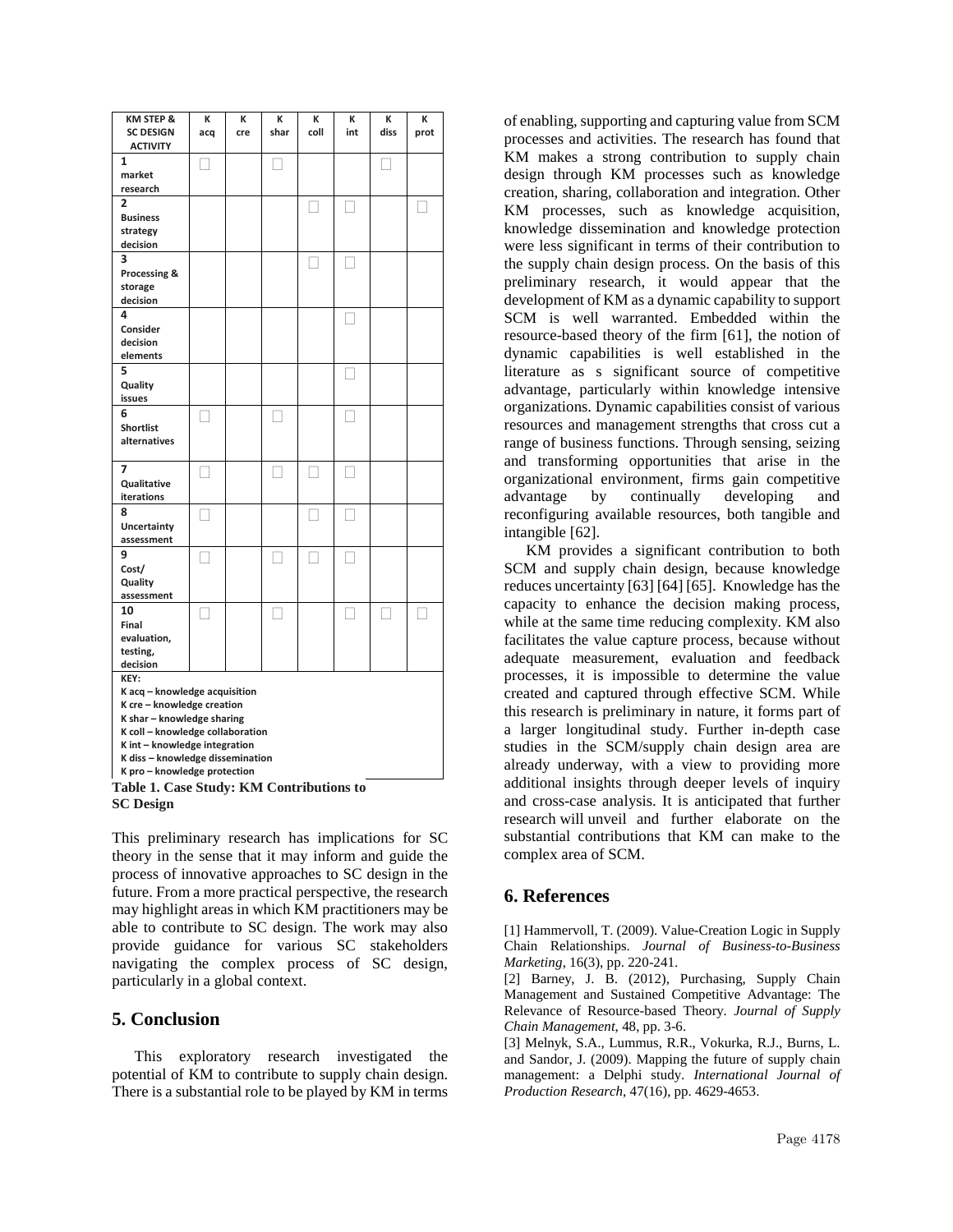[4] Von Massow, M. and Canbolat, M. (2014). A strategic decision framework for a value-added supply chain. *International Journal of Production Research*, 52(7), pp. 1940-1955.

[5] Allesina, S., Azzi, A., Battini, D. and Regattieri, A. (2010). Performance measurement in supply chains: new network analysis and entropic indexes, *International Journal of Production Research*, 48(8), pp. 2297-2321.

chain Trade: A Portrait of Global Patterns and Several Testable Hypotheses. *The World Economy*, 38(11), pp. 1682-1721.

[7] Babin, B. J. and James, K. W. (2010). A brief retrospective and introspective on value. *European Business Review*, 22(5), pp. 471-478.

[8] Basole, R. C. and Rouse, W.B. (2008). Complexity of Service Value Networks: Conceptualization and Empirical Investigation. *IBM Systems Journal,* 47(1), pp. 53.

[9] Estampe, D., Lamouri, S., Paris, J. L. and Brahim-Djelloul, S. (2013). A framework for analysing supply chain performance evaluation models. *International Journal of Production Economics*, 142(2), pp. 247-258.

[10] Simchi-Levi, D., Kaminsky, P. and Simchi-Levi, E. (2008). *Designing and Managing the Supply Chain*. 3rd ed. Boston: McGraw-Hill.

[11] Porter, M. (1985). *The Competitive Advantage: Creating and Sustaining Superior Performance*. New York: Free Press.

[12] Treacy, M., and Wiersema, F. (1997). *The discipline of market leaders: choose your customers, narrow your focus, dominate your market*. Basic Books

[13] Fine, C. (2000). Clockspeed-Based Strategies for Supply Chain Design. *Production and Operations Management*, 9(3), pp. 213-221.

[14] Lyons, A. and Ma'aram, A. (2014). An examination of multi-tier supply chain strategy alignment in the food industry. *International Journal of Production Research*, 52(7), pp. 1911-1925.

[15] Ivanov, D. (2010). An adaptive framework for aligning (re)planning decisions on supply chain strategy, design, tactics, and operations, *International Journal of Production Research*, 48(13), pp. 3999-4017.

[16] Von Massow, M. and Canbolat, M. (2014). A strategic decision framework for a value-added supply chain. *International Journal of Production Research*, 52(7), pp. 1940-1955.

[17] Azaron, A., Brown, K. N., Tarim, S. A. and Modarres, M. (2008). A multi-objective stochastic programming approach for supply chain design considering risk. *International Journal of Production Economics*, 116(1), pp. 129-138.

[18] Klibi, W., Martel, A. and Guitouni, A. (2010). The design of robust value-creating supply chain networks: a critical review. *European Journal of Operational Research*, 203(2), pp. 283-293.

[19] Pishvaee, M. S., Torabi, S. A., and Razmi, J. (2012). Credibility-based fuzzy mathematical programming model for green logistics design under uncertainty. *Computers and Industrial Engineering*, 62(2), pp. 624-632.

[20] Claypool, E., Norman, B. A., and Needy, K. L. (2014). Modeling risk in a Design for Supply Chain problem. *Computers and Industrial Engineering*, 78, pp. 44-54.

[21] Govindan, K., and Fattahi, M. (2015). Investigating risk and robustness measures for supply chain network design under demand uncertainty: A case study of glass supply chain. *International Journal of Production Economics*, DOI 10.1016/j.ijpe.2015.09.033.

[6] Baldwin, R. and Lopez **• Gonzalez, J. (2016).** Supply (2016). Supplying State 3. (2016). Reliable Supply Chain Network Design. *Decision Sciences*, 47 (4), pp. 661-698.

> [23] Farahani, R.Z., Rezapour, S., Drezner. T. and Fallah, S. (2014). Competitive supply chain network design: an overview of classifications, solution techniques and applications. *Omega*, 45, pp. 92-118.

[24] Carter, C. R., and Easton, L.P. (2011). Sustainable

supply chain management: evolution and future directions. *International Journal of Physical Distribution and* 

*Logistics Management*, 41(1), pp. 46-62.

[25] Hult, G.T.M., Ketchen, D., Cavusgil, S.T. & Calantone, R. (2006). Knowledge as a strategic resource in supply chains, *Journal of Operations Management* 24, pp. 458–475. [26] Samuel, K. E., Goury, M. L., Gunasekaran, A., & Spalanzani, A. (2011). Knowledge management in supply chain: An empirical study from France. *The Journal of Strategic Information Systems*, *20*(3), pp. 283-306.

[27] Bhosale, V.A., and Kant, R. (2016). "Metadata analysis of knowledge management in supply chain: investigating the past and predicting the future." *Business Process Management Journal* 22(1), pp.140-172.

[28] Marra, M., Ho, W. and Edwards, J. (2012). "Supply chain knowledge management: A literature review." *Expert systems with applications* 39 (5), pp. 6103-6110.

[29] Collins, J., Worthington, W., Reyes, P and Romero, M. (2010),"Knowledge management,supply chain technologies, and firm performance", *Management Research Review*, 33(10), pp. 947 – 960.

[30] Pan, Y., Liang, D., Ma, X. and Wang, H. (2013). "A new value stream mapping technique based on material flow, information flow and knowledge flow", *Applied Mechanics and Materials,* Vols. 397-400, pp 8-11.

[31] Blome, C., Schoenherr, T. and Eckstein, D. (2014) "The impact of knowledge transfer and complexity on supply chain flexibility: a knowledge-based view." *International Journal of Production Economics* 147, pp. 307-316.

[32] Yang, J. (2013) Harnessing value in knowledge management for performance in buyer–supplier collaboration, *International Journal of Production Research*, 51(7), pp. 1984-1991.

[33] Cai, S., Goh, M., de Souza, R. and Li, G.(2013) "Knowledge sharing in collaborative supply chains: twin effects of trust and power", *International Journal of Production Research*, 51(7), pp. 2060-2076.

[34] Scheuermann, A., & Leukel, J. (2014). Supply chain management ontology from an ontology engineering perspective. *Computers in Industry*, *65*(6), pp. 913-923.

[35] Desouza, K., Chattaraj, A. and Kraft, G. (2003),"Supply chain perspectives to knowledge management: research propositions", *Journal of Knowledge Management*, 7(3), pp. 129-138.